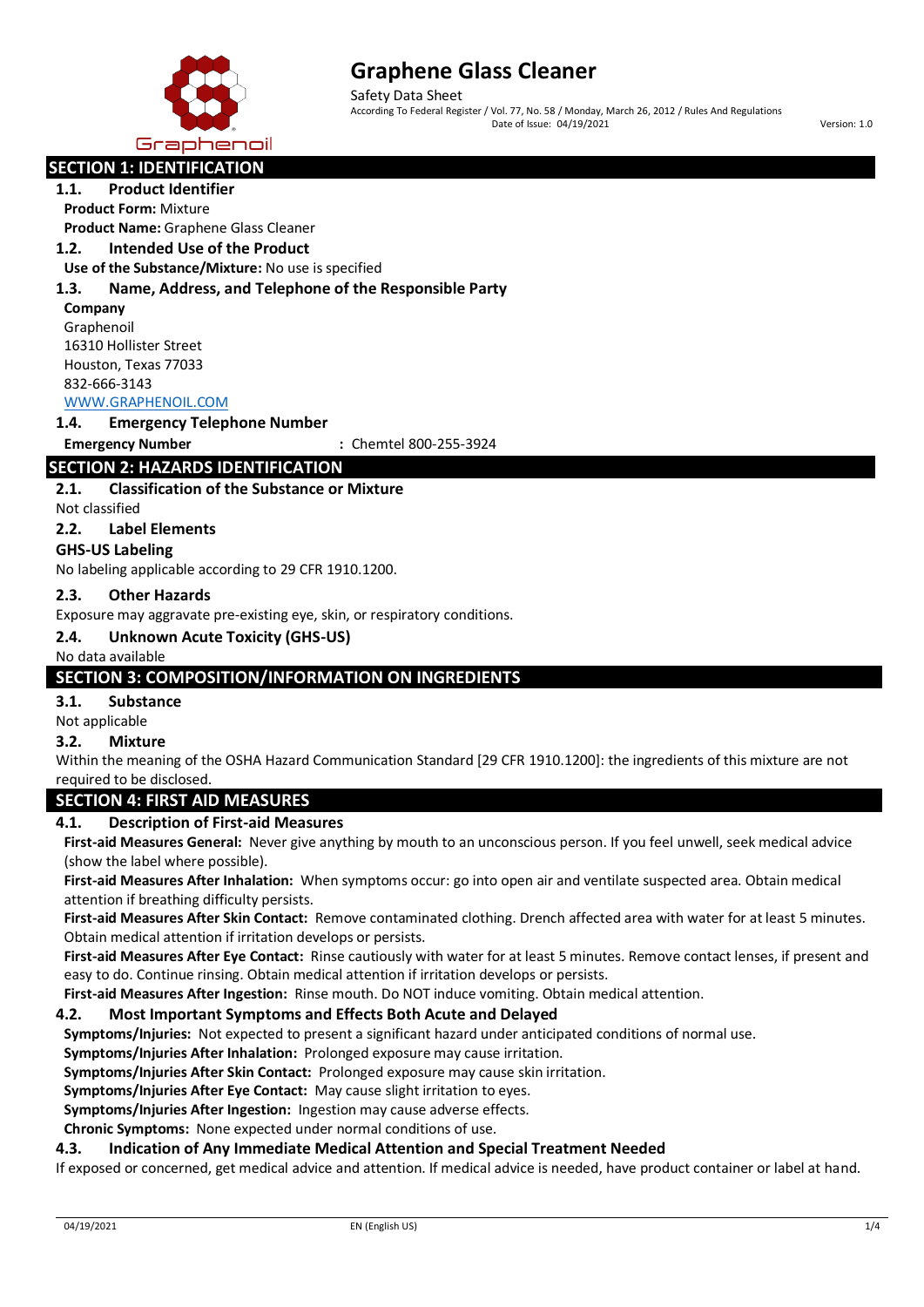Safety Data Sheet

According to Federal Register / Vol. 77, No. 58 / Monday, March 26, 2012 / Rules and Regulations

## **SECTION 5: FIRE-FIGHTING MEASURES**

## **5.1. Extinguishing Media**

Suitable Extinguishing Media: Water spray, fog, carbon dioxide (CO<sub>2</sub>), alcohol-resistant foam, or dry chemical.

**Unsuitable Extinguishing Media:** Do not use a heavy water stream. Use of heavy stream of water may spread fire.

#### **5.2. Special Hazards Arising From the Substance or Mixture**

**Fire Hazard:** Not considered flammable but may burn at high temperatures.

**Explosion Hazard:** Product is not explosive.

**Reactivity:** Hazardous reactions will not occur under normal conditions.

## **5.3. Advice for Firefighters**

**Precautionary Measures Fire:** Exercise caution when fighting any chemical fire.

**Firefighting Instructions:** Use water spray or fog for cooling exposed containers.

**Protection During Firefighting:** Do not enter fire area without proper protective equipment, including respiratory protection.

# Hazardous Combustion Products: Carbon oxides (CO, CO<sub>2</sub>). Sulfur oxides.

### **SECTION 6: ACCIDENTAL RELEASE MEASURES**

### **6.1. Personal Precautions, Protective Equipment and Emergency Procedures**

**General Measures:** Avoid prolonged contact with eyes, skin and clothing. Avoid breathing (vapor, mist, spray).

#### **6.1.1. For Non-Emergency Personnel**

**Protective Equipment:** Use appropriate personal protective equipment (PPE).

**Emergency Procedures:** Evacuate unnecessary personnel.

#### **6.1.2. For Emergency Personnel**

**Protective Equipment:** Equip cleanup crew with proper protection.

**Emergency Procedures:** Upon arrival at the scene, a first responder is expected to recognize the presence of dangerous goods, protect oneself and the public, secure the area, and call for the assistance of trained personnel as soon as conditions permit. Ventilate area.

#### **6.2. Environmental Precautions**

Prevent entry to sewers and public waters.

### **6.3. Methods and Materials for Containment and Cleaning Up**

**For Containment:** Contain any spills with dikes or absorbents to prevent migration and entry into sewers or streams. **Methods for Cleaning Up:** Clean up spills immediately and dispose of waste safely. Transfer spilled material to a suitable container for disposal. Contact competent authorities after a spill.

#### **6.4. Reference to Other Sections**

See Section 8 for exposure controls and personal protection and Section 13 for disposal considerations.

## **SECTION 7: HANDLING AND STORAGE**

#### **7.1. Precautions for Safe Handling**

**Precautions for Safe Handling:** Wash hands and other exposed areas with mild soap and water before eating, drinking or smoking and when leaving work. Avoid prolonged contact with eyes, skin and clothing. Avoid breathing vapors, mist, spray. **Hygiene Measures:** Handle in accordance with good industrial hygiene and safety procedures.

#### **7.2. Conditions for Safe Storage, Including Any Incompatibilities**

**Technical Measures:** Comply with applicable regulations.

**Storage Conditions:** Keep container closed when not in use. Store in a dry, cool place. Keep/Store away from direct sunlight, extremely high or low temperatures and incompatible materials.

**Incompatible Materials:** Strong acids, strong bases, strong oxidizers.

## **7.3. Specific End Use(s)**

No use is specified

# **SECTION 8: EXPOSURE CONTROLS/PERSONAL PROTECTION**

## **8.1. Control Parameters**

For substances listed in section 3 that are not listed here, there are no established exposure limits from the manufacturer, supplier, importer, or the appropriate advisory agency including: ACGIH (TLV), AIHA (WEEL), NIOSH (REL), or OSHA (PEL).

#### **8.2. Exposure Controls**

**Appropriate Engineering Controls :** Suitable eye/body wash equipment should be available in the vicinity of any potential exposure. Ensure adequate ventilation, especially in confined areas. Ensure all national/local regulations are observed.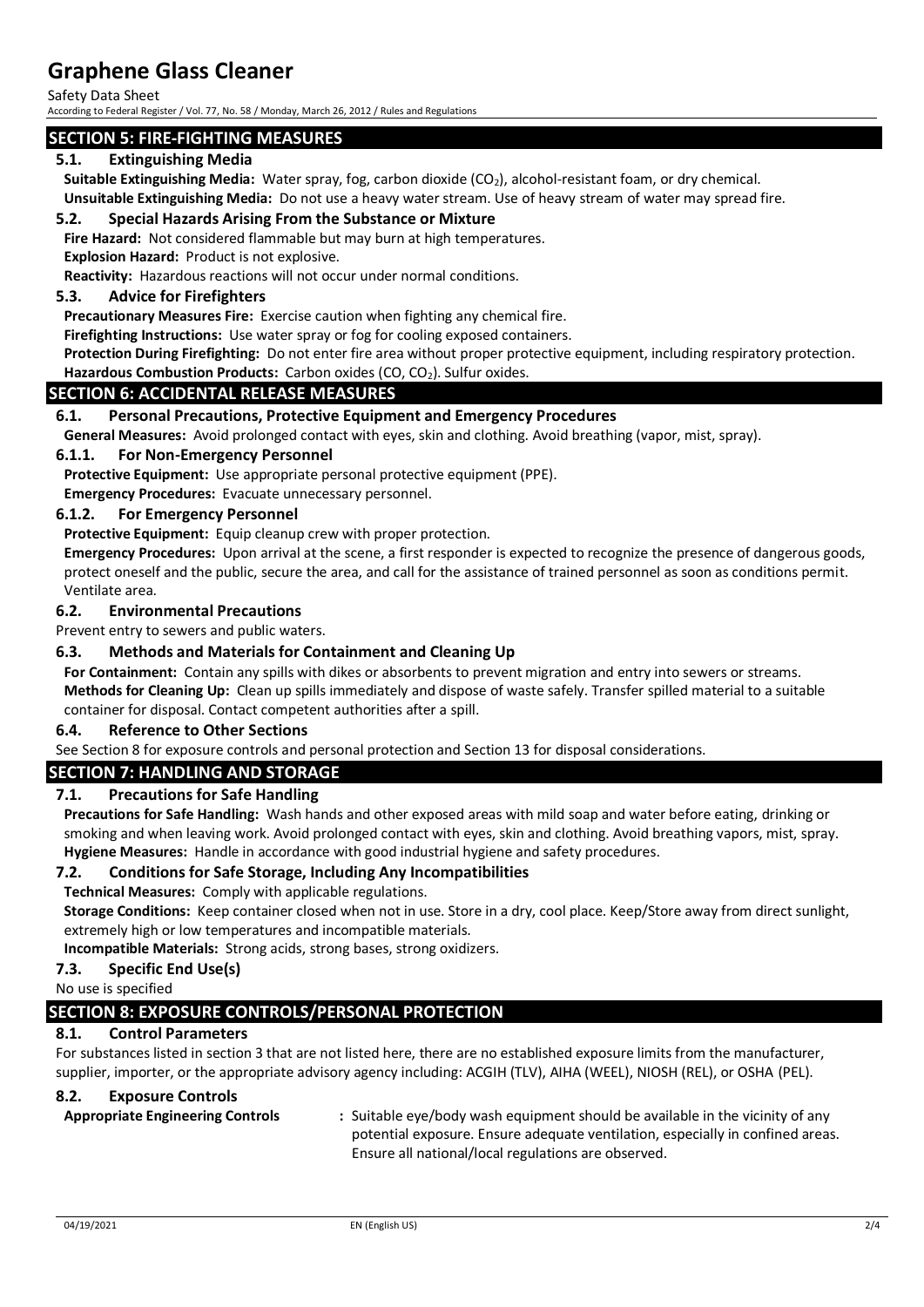Safety Data Sheet

According to Federal Register / Vol. 77, No. 58 / Monday, March 26, 2012 / Rules and Regulation

| According to rederar Register / Vol. 77, NO. 38 / Monday, March 20, 2012 / Rules and Regulations |                                                                                      |
|--------------------------------------------------------------------------------------------------|--------------------------------------------------------------------------------------|
| <b>Personal Protective Equipment</b>                                                             | : Gloves. Protective clothing. Protective goggles.                                   |
|                                                                                                  |                                                                                      |
| <b>Materials for Protective Clothing</b>                                                         | : Chemically resistant materials and fabrics.                                        |
| <b>Hand Protection</b>                                                                           | : Wear protective gloves.                                                            |
| <b>Eye and Face Protection</b>                                                                   | : Chemical safety goggles.                                                           |
| <b>Skin and Body Protection</b>                                                                  | : Wear suitable protective clothing.                                                 |
| <b>Respiratory Protection</b>                                                                    | : If exposure limits are exceeded or irritation is experienced, approved respiratory |
|                                                                                                  | protection should be worn. In case of inadequate ventilation, oxygen deficient       |
|                                                                                                  | atmosphere, or where exposure levels are not known wear approved respiratory         |
| <b>Other Information</b>                                                                         | protection.                                                                          |
| <b>SECTION 9: PHYSICAL AND CHEMICAL PROPERTIES</b>                                               | : When using, do not eat, drink or smoke.                                            |
| <b>Information on Basic Physical and Chemical Properties</b><br>9.1.                             |                                                                                      |
| <b>Physical State</b>                                                                            | : Liquid                                                                             |
| Appearance                                                                                       | : No data available                                                                  |
| Odor                                                                                             | No data available                                                                    |
| <b>Odor Threshold</b>                                                                            | : No data available                                                                  |
|                                                                                                  | : No data available                                                                  |
| рH                                                                                               | No data available                                                                    |
| <b>Evaporation Rate</b><br><b>Melting Point</b>                                                  | No data available                                                                    |
| <b>Freezing Point</b>                                                                            | No data available                                                                    |
| <b>Boiling Point</b>                                                                             | : No data available                                                                  |
| <b>Flash Point</b>                                                                               | : No data available                                                                  |
|                                                                                                  | No data available                                                                    |
| <b>Auto-ignition Temperature</b>                                                                 |                                                                                      |
| <b>Decomposition Temperature</b>                                                                 | No data available                                                                    |
| Flammability (solid, gas)                                                                        | : Not applicable                                                                     |
| <b>Vapor Pressure</b>                                                                            | No data available                                                                    |
| Relative Vapor Density at 20°C                                                                   | No data available                                                                    |
| <b>Relative Density</b>                                                                          | No data available                                                                    |
| Solubility                                                                                       | No data available                                                                    |
| <b>Partition Coefficient: N-Octanol/Water</b>                                                    | : No data available                                                                  |
| <b>Viscosity</b>                                                                                 | : No data available                                                                  |
| 9.2.<br><b>Other Information</b> No additional information available                             |                                                                                      |

# **SECTION 10: STABILITY AND REACTIVITY**

**10.1. Reactivity:** Hazardous reactions will not occur under normal conditions.

- **10.2. Chemical Stability:** Stable under recommended handling and storage conditions (see section 7).
- **10.3. Possibility of Hazardous Reactions:** Hazardous polymerization will not occur.
- **10.4. Conditions to Avoid:** Direct sunlight, extremely high or low temperatures, and incompatible materials.
- **10.5. Incompatible Materials:** Strong acids, strong bases, strong oxidizers.
- **10.6. Hazardous Decomposition Products:** None expected under normal conditions of use.

# **SECTION 11: TOXICOLOGICAL INFORMATION**

- **11.1. Information on Toxicological Effects**
- **Acute Toxicity (Oral):** Not classified
- **Acute Toxicity (Dermal):** Not classified **Acute Toxicity (Inhalation):** Not classified

**Skin Corrosion/Irritation:** Not classified

**Serious Eye Damage/Irritation:** Not classified

# **Respiratory or Skin Sensitization:** Not classified

**Germ Cell Mutagenicity:** Not classified